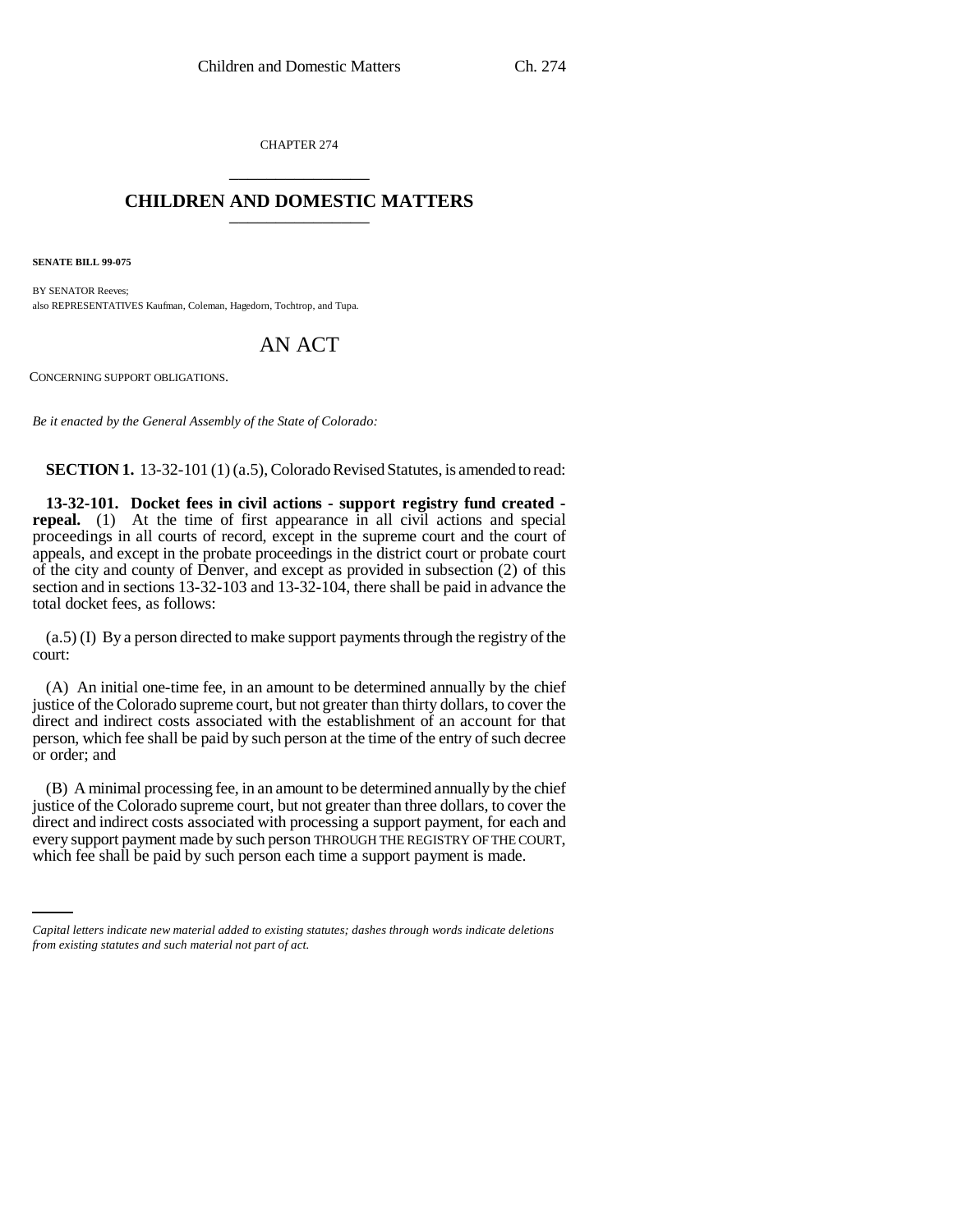(II) The fees collected pursuant to subparagraph (I) of this paragraph (a.5) shall be transmitted to the state treasurer, who shall credit the same to the support registry fund, which fund is hereby created. The moneys in the fund shall be subject to annual appropriation by the general assembly for the direct and indirect costs of processing and distributing support payments required to be paid through the court registry.

(III) This paragraph  $(a.5)$  is repealed, effective  $\theta$ ctober 1, 1999 JANUARY 1, 2001.

**SECTION 2.** 14-10-115 (3.5), Colorado Revised Statutes, is amended to read:

**14-10-115. Child support - guidelines - schedule of basic child support obligations - repeal.** (3.5) All child support orders entered pursuant to this article shall provide the social security numbers and dates of birth of the PARTIES AND OF THE children who are the subject of the order AND THE PARTIES' RESIDENTIAL AND MAILING ADDRESSES. and the following information about the parties:

(a) The parties' social security numbers;

(b) The parties' residential and mailing addresses;

(c) The parties' telephone numbers;

(d) The parties' driver's license numbers; and

(e) The name, address, and telephone number of the parties' employers.

**SECTION 3.** 14-14-111.5 (2) (f) (II), Colorado Revised Statutes, is amended to read:

**14-14-111.5. Income assignments for child support or maintenance.** (2) **Notice requirements for income assignments.** Notice of income assignments shall be given in accordance with the following provisions based upon the date on which the order sought to be enforced was entered:

(f) **Orders entered on or after July 1, 1996.** (I) Whenever an obligation for child support, maintenance, child support when combined with maintenance, retroactive support, medical support, child support arrears, or child support debt is initially determined, whether temporary or permanent or whether modified, the amount of child support, maintenance, child support when combined with maintenance, retroactive support, medical support, child support arrears, or child support debt shall be ordered by the court or delegate child support enforcement unit to be activated immediately as an income assignment subject to section 13-54-104 (3), C.R.S., from the income, as defined in section 14-10-115 (7), that is due or is to become due in the future from the obligor's employer, employers, or successor employers or other payor of funds, regardless of the source, of the person obligated to pay the child support, maintenance, child support when combined with maintenance, retroactive support, medical support, child support arrears, or child support debt.

(II) Any order for support shall include the following, if available: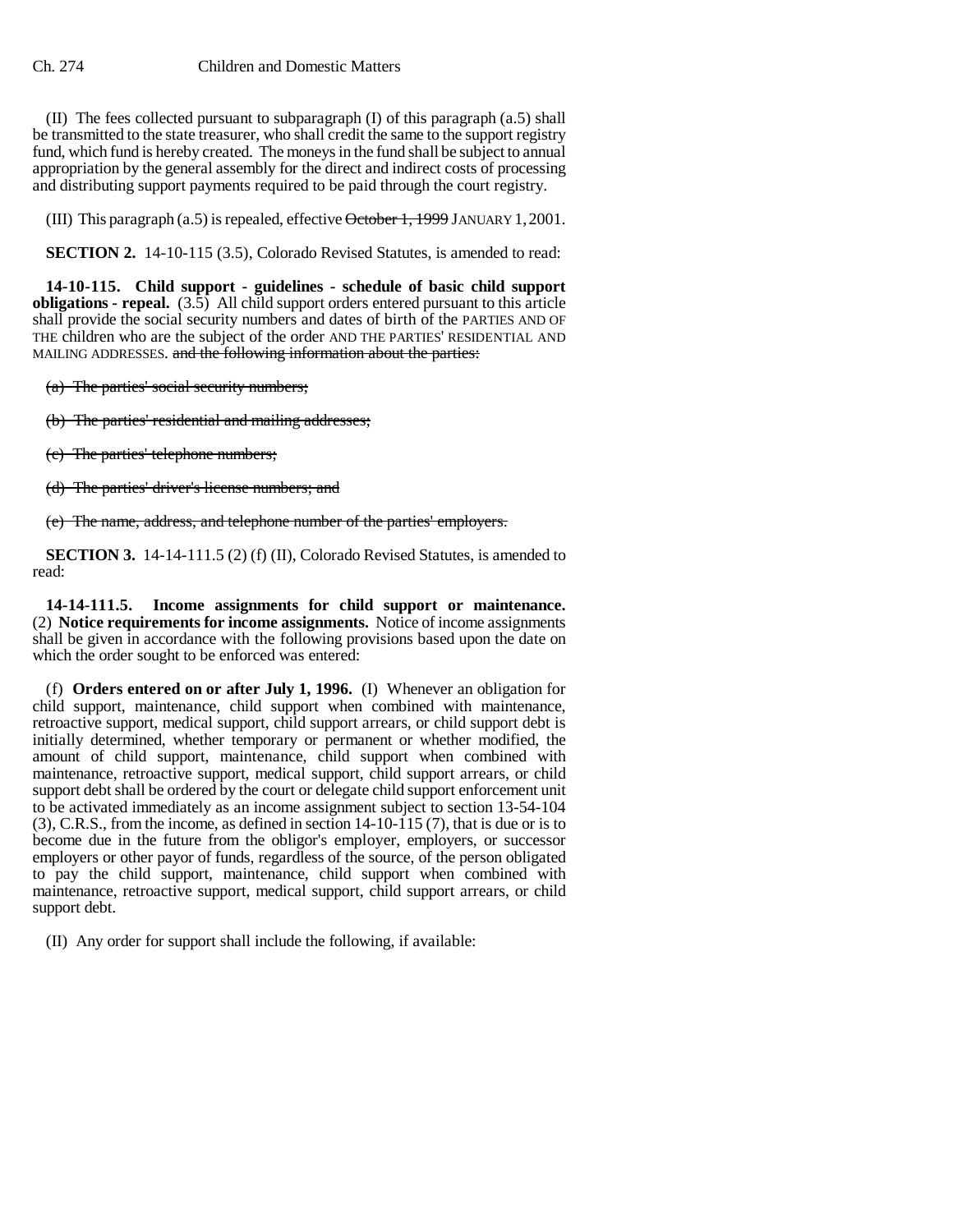(A) The name, date of birth, and sex of each child for whom the support is ordered;

(B) The obligee's name, social security number, mailing address, sex, residential address, telephone number, and driver's license number and the name, address, and telephone number of the obligee's employer RESIDENTIAL AND MAILING ADDRESSES, AND DATE OF BIRTH;

(C) The total amount of current support to be paid monthly in each category of support;

(D) The date of commencement of the order and the date or dates of the month that the payments are due;

(E) The total amount of arrears that is due, if any, in each category of support as of the date of the order; AND

(F) The obligor's name, social security number, mailing address, sex, residential address, telephone number, and driver's license number; and RESIDENTIAL AND MAILING ADDRESSES, AND DATE OF BIRTH;

(G) The name, telephone number, and address of the obligor's employer or employers.

**SECTION 4.** 19-1-108 (5), Colorado Revised Statutes, is amended to read:

**19-1-108. Magistrates - qualifications - duties.** (5) A request for review shall be filed within fifteen days for proceedings under article 2 ARTICLES 2, 4, AND 6 of this title or within five days for proceedings under article 3 of this title after the parties have received notice of the magistrate's ruling and shall clearly set forth the grounds relied upon. Such review shall be solely upon the record of the hearing before the magistrate and shall be reviewable upon the grounds set forth in rule 59 of the Colorado rules of civil procedure. A petition for review shall be a prerequisite before an appeal may be filed with the Colorado court of appeals or Colorado supreme court. The judge may, on his or her own motion, remand a case to another magistrate after action is taken on a petition for review.

**SECTION 5.** 19-4-116 (2) and (9), Colorado Revised Statutes, are amended to read:

**19-4-116. Judgment or order - birth-related costs - evidence - repeal.** (2) If the judgment or order of the court is at variance with the child's birth certificate OR IF THE COURT ENTERS A JUDGMENT OR ORDER DETERMINING THE EXISTENCE OF A PARENT AND CHILD RELATIONSHIP DURING THE COURSE OF A PROCEEDING HELD PURSUANT TO ARTICLE 3 OF THIS TITLE, the court shall order that a new birth certificate be issued under section 19-4-124.

(9) All child support orders entered pursuant to this article shall include the social security numbers and dates of birth of the PARTIES AND OF THE children who are the subject of the order AND THE PARTIES' RESIDENTIAL AND MAILING ADDRESSES. and the following information about the parties: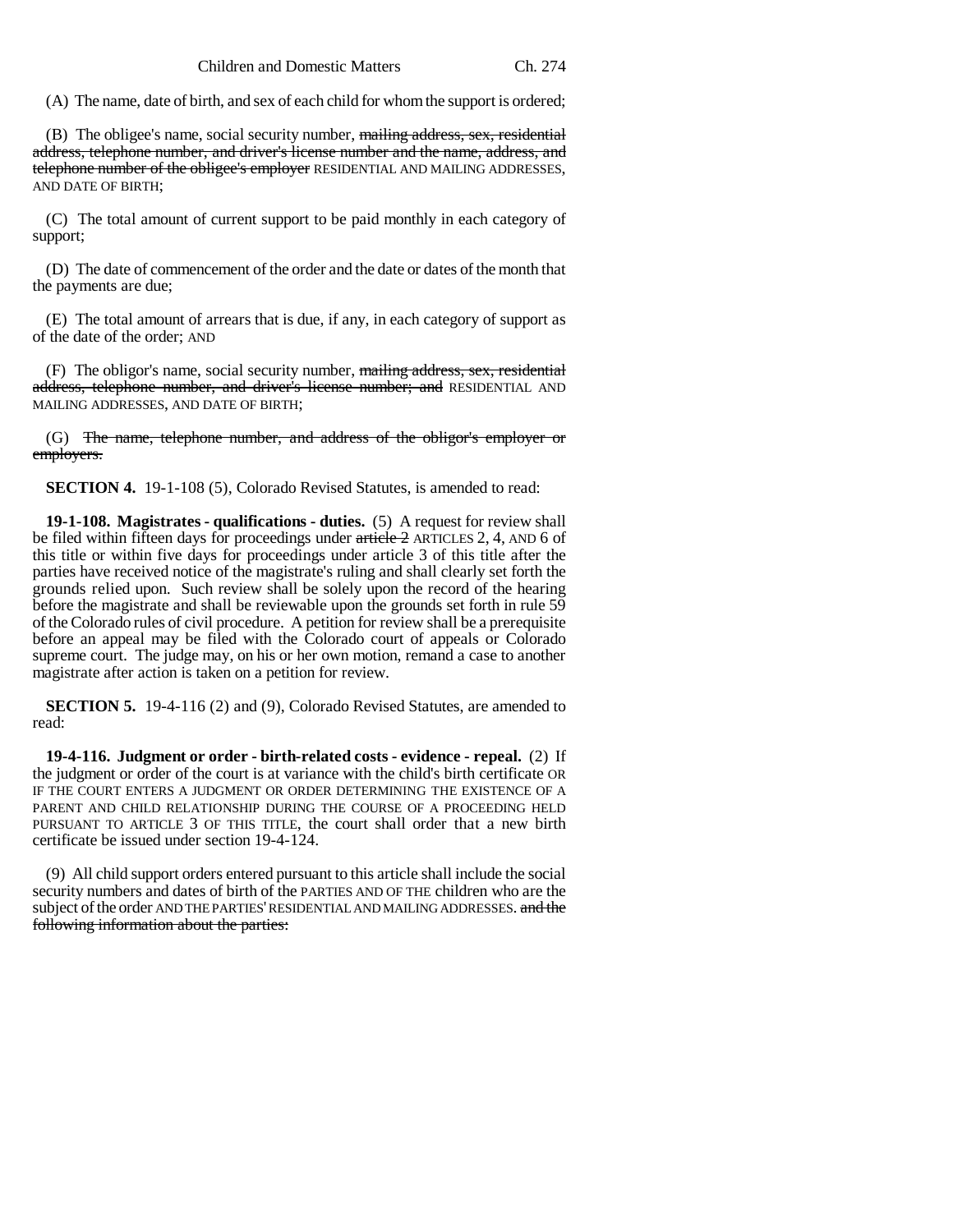Ch. 274 Children and Domestic Matters

(a) The parties' social security numbers;

(b) The parties' residential and mailing addresses;

(c) The parties' telephone numbers;

(d) The parties' driver's license numbers; and

(e) The name, address, and telephone number of the parties' employers.

**SECTION 6.** 19-6-104 (5.5), Colorado Revised Statutes, is amended to read:

**19-6-104. Hearing - orders.** (5.5) All child support orders entered pursuant to this article shall include the social security account numbers and dates of birth of the PARTIES AND OF THE children who are the subjects of the order AND THE PARTIES' RESIDENTIAL AND MAILING ADDRESSES. and the following information about the parties:

(a) The parties' social security numbers;

(b) The parties' residential and mailing addresses;

(c) The parties' telephone numbers;

(d) The parties' driver's license numbers; and

(e) The name, address, and telephone number of the parties' employers.

**SECTION 7.** 26-13-112, Colorado Revised Statutes, is amended BY THE ADDITION OF A NEW SUBSECTION to read:

**26-13-112. Child support incentive payments - repeal.** (6) THIS SECTION IS REPEALED, EFFECTIVE JANUARY 1, 2000.

**SECTION 8.** Article 13 of title 26, Colorado Revised Statutes, is amended BY THE ADDITION OF A NEW SECTION to read:

**26-13-112.5 Child support incentive payments.** (1) IN FEDERAL FISCAL YEAR 2000 AND EACH FEDERAL FISCAL YEAR THEREAFTER, ONE HUNDRED PERCENT OF THE FEDERAL INCENTIVES RECEIVED BY THE STATE SHALL BE PASSED THROUGH TO THE COUNTY DEPARTMENTS. THE STATE BOARD SHALL PROMULGATE RULES SPECIFYING PERFORMANCE MEASURES PURSUANT TO WHICH INCENTIVES SHALL BE DISTRIBUTED TO THE COUNTY DEPARTMENTS.

(2) A COUNTY TO WHICH A PAYMENT IS MADE PURSUANT TO THIS SECTION SHALL EXPEND THE FULL AMOUNT OF THE PAYMENT TO SUPPLEMENT, AND NOT SUPPLANT, OTHER FUNDS USED BY THE COUNTY DEPARTMENT FOR ANY OF THE FOLLOWING PURPOSES:

(a) TO CARRY OUT THE APPROVED STATE PLAN; OR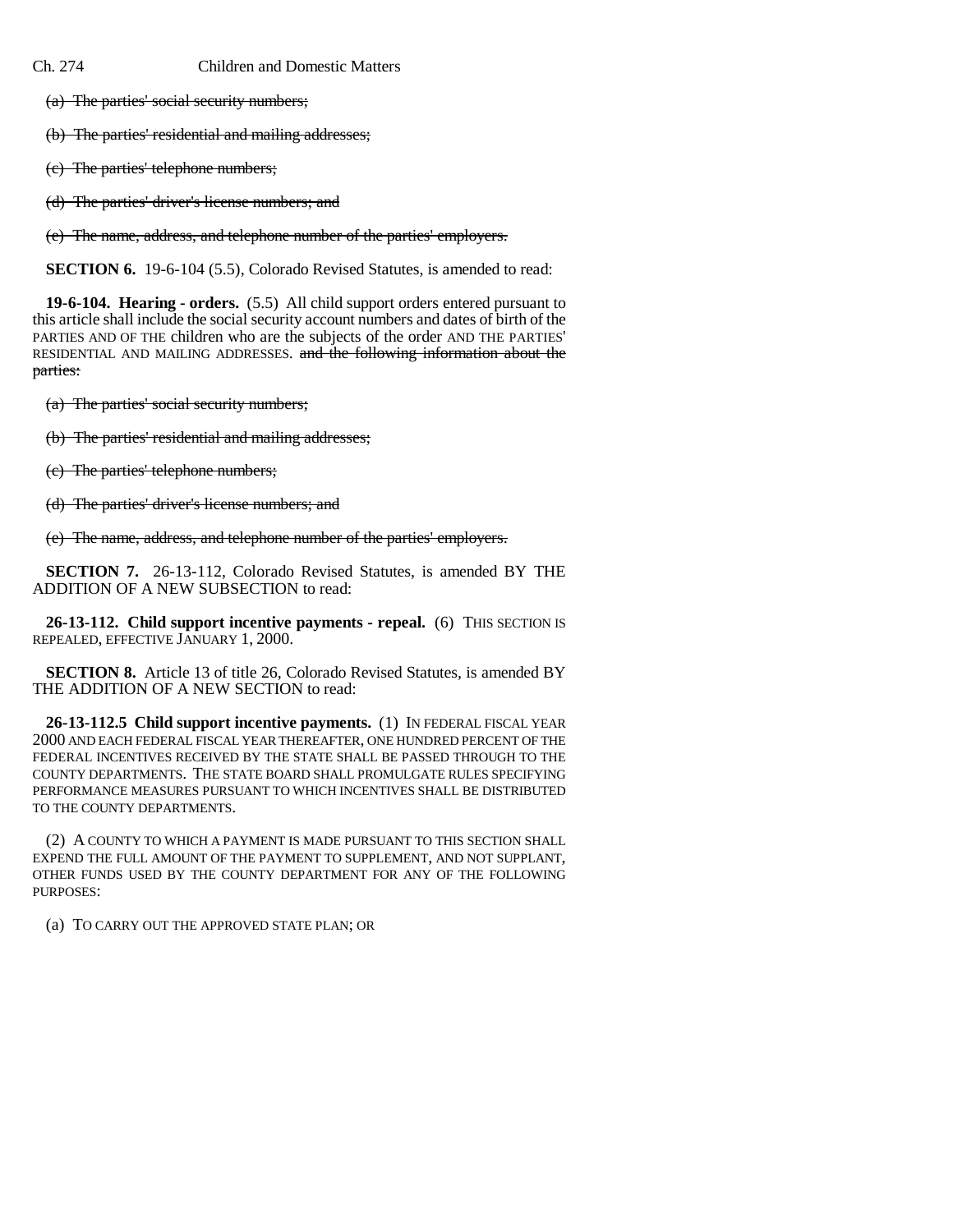(b) FOR ANY ACTIVITY, INCLUDING COST-EFFECTIVE CONTRACTS, APPROVED BY THE STATE DIVISION OF CHILD SUPPORT ENFORCEMENT, WHETHER OR NOT THE EXPENDITURES FOR THE ACTIVITY ARE ELIGIBLE FOR FEDERAL REIMBURSEMENT, THAT MAY CONTRIBUTE TO IMPROVING THE EFFECTIVENESS OR EFFICIENCY OF THE CHILD SUPPORT PROGRAM.

(3) IF FEDERAL INCENTIVES PAID TO ANY COUNTY DEPARTMENT ARE GREATER THAN ITS SHARE OF CHILD SUPPORT ADMINISTRATIVE COSTS, THEN THAT COUNTY DEPARTMENT SHALL DEMONSTRATE HOW THE FEDERAL INCENTIVE MONEY IS EXPENDED AND CONTRIBUTES TO THE PROGRAM AS DEFINED IN PARAGRAPH (b) OF SUBSECTION (2) OF THIS SECTION.

(4) ALL FEDERAL AND STATE INCENTIVES PAID TO COUNTIES PURSUANT TO SECTION 26-13-108 SHALL BE DIVIDED AND DISTRIBUTED TO THE COUNTY DEPARTMENTS ACCORDING TO THE DISTRIBUTION FORMULA AS PROMULGATED IN STATE RULE BY THE STATE BOARD, TO BE PROMULGATED NO LATER THAN JANUARY 1, 2000.

(5) THE STATE DEPARTMENT SHALL PAY INCENTIVES TO COUNTY DEPARTMENTS ON A QUARTERLY BASIS.

(6) THIS SECTION SHALL TAKE EFFECT JANUARY 1, 2000.

**SECTION 9.** 26-13-114 (1), (2), (4) (a), (5), (6) (a), (6) (b) (I), (8), and (9) (a), Colorado Revised Statutes, are amended, and the said 26-13-114 is further amended BY THE ADDITION OF A NEW SUBSECTION, to read:

**26-13-114. Family support registry - collection and disbursement of child support and maintenance - rules - legislative declaration.** (1) The general assembly hereby finds, determines, and declares that it has been demonstrated that the establishment and operation of one automated central payment registry for the processing of child support, CHILD SUPPORT WHEN COMBINED WITH MAINTENANCE, AND MAINTENANCE payments is beneficial to the state in the collection and enforcement of family support obligations. It is the intent of the general assembly by enacting this section to authorize the implementation of one central family support registry for the collection, receipt, and disbursement of payments with respect to:

(a) Child support obligations for children whose custodians are receiving child support enforcement services from delegate child support enforcement units (IV-D cases); and

(b) Child support obligations for children whose custodians are not receiving child support enforcement services from delegate child support enforcement units (non-IV-D cases), if the court orders such obligations to be paid through the family support registry pursuant to this title, section 14-10-117, C.R.S., or title 19, C.R.S., and if the executive director of the state department has notified the state court administrator pursuant to subsection (5) of this section that the judicial district in which the court issuing the order is situated is ready to participate in the family support registry; AND

(c) MAINTENANCE OBLIGATIONS, IF THE COURT ORDERS PAYMENTS FOR SUCH OBLIGATIONS TO BE PAID THROUGH THE FAMILY SUPPORT REGISTRY PURSUANT TO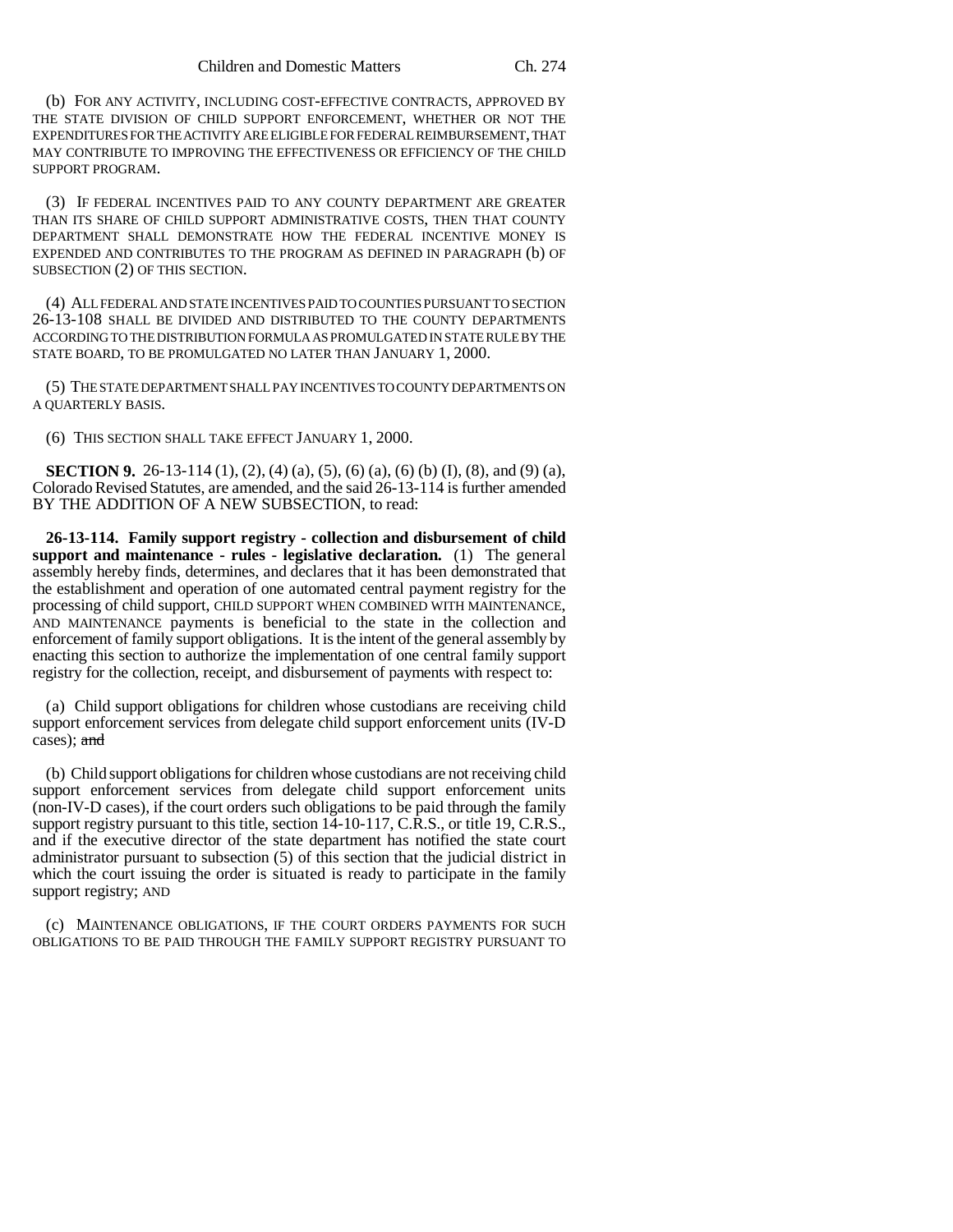## Ch. 274 Children and Domestic Matters

THIS TITLE OR SECTION 14-10-117, C.R.S., AND IF THE EXECUTIVE DIRECTOR OF THE STATE DEPARTMENT HAS NOTIFIED THE STATE COURT ADMINISTRATOR THAT THE JUDICIAL DISTRICT IN WHICH THE COURT ISSUING THE ORDER IS SITUATED IS READY TO PARTICIPATE IN THE FAMILY SUPPORT REGISTRY AND THE FAMILY SUPPORT REGISTRY IS READY TO ACCEPT SUCH MAINTENANCE PAYMENTS.

(2) "Family support registry" means a central registry maintained and operated by the state department acting as the child support enforcement agency that receives, processes, disburses, and maintains a record of the payment of child support, child support when combined with maintenance, MAINTENANCE, child support arrears, or child support debt made pursuant to court order or administrative order.

(4) In operating the family support registry, the child support enforcement agency is authorized to:

(a) Receive, process, and disburse payments for child support, child support when combined with maintenance, MAINTENANCE, child support arrears, or child support debt;

(5) On and after July 1, 1998, the child support enforcement agency and the office of the state court administrator shall jointly begin implementing the family support registry in particular counties and judicial districts with respect to non-IV-D cases and orders in which payments are directed to be paid through the family support registry, as mutually agreed by the executive director and the state court administrator. The executive director of the state department shall inform the state court administrator when a particular county or judicial district is ready to implement and participate in the family support registry for non-IV-D cases. The family support registry shall be available FOR SUPPORT ORDERS for use by all counties and judicial districts no later than October 1, 1999 CONSISTENT WITH FEDERAL LAW.

(6) Upon implementation of the family support registry in a particular county or judicial district, the following procedures shall be followed:

(a) All court orders entered or modified and all administrative orders issued pursuant to this title or title 14 or 19, C.R.S., that require payments for child support, child support when combined with maintenance, MAINTENANCE, child support arrears, or child support debt to be paid through a registry shall be made through the family support registry except as provided by section 14-14-111.5 (3) (a) (II), C.R.S.

(b) For non-IV-D cases or orders that require payments to be made to the clerk of the court, the district court for each county and the Denver juvenile court shall send or cause to be sent a notice to redirect payments to the family support registry once the executive director of the state department has notified the state court administrator that the judicial district in which the court is situated, pursuant to subsection (5) of this section, is ready to participate in the family support registry. The notice shall be sent by first-class mail and shall state that all payments shall be made to the family support registry. The notice shall be sent to the following persons:

(I) In non-IV-D cases in which there is an order to make the payments through a registry, any obligor who is obligated to pay child support,  $\sigma$  child support when combined with maintenance, OR MAINTENANCE where the order does not already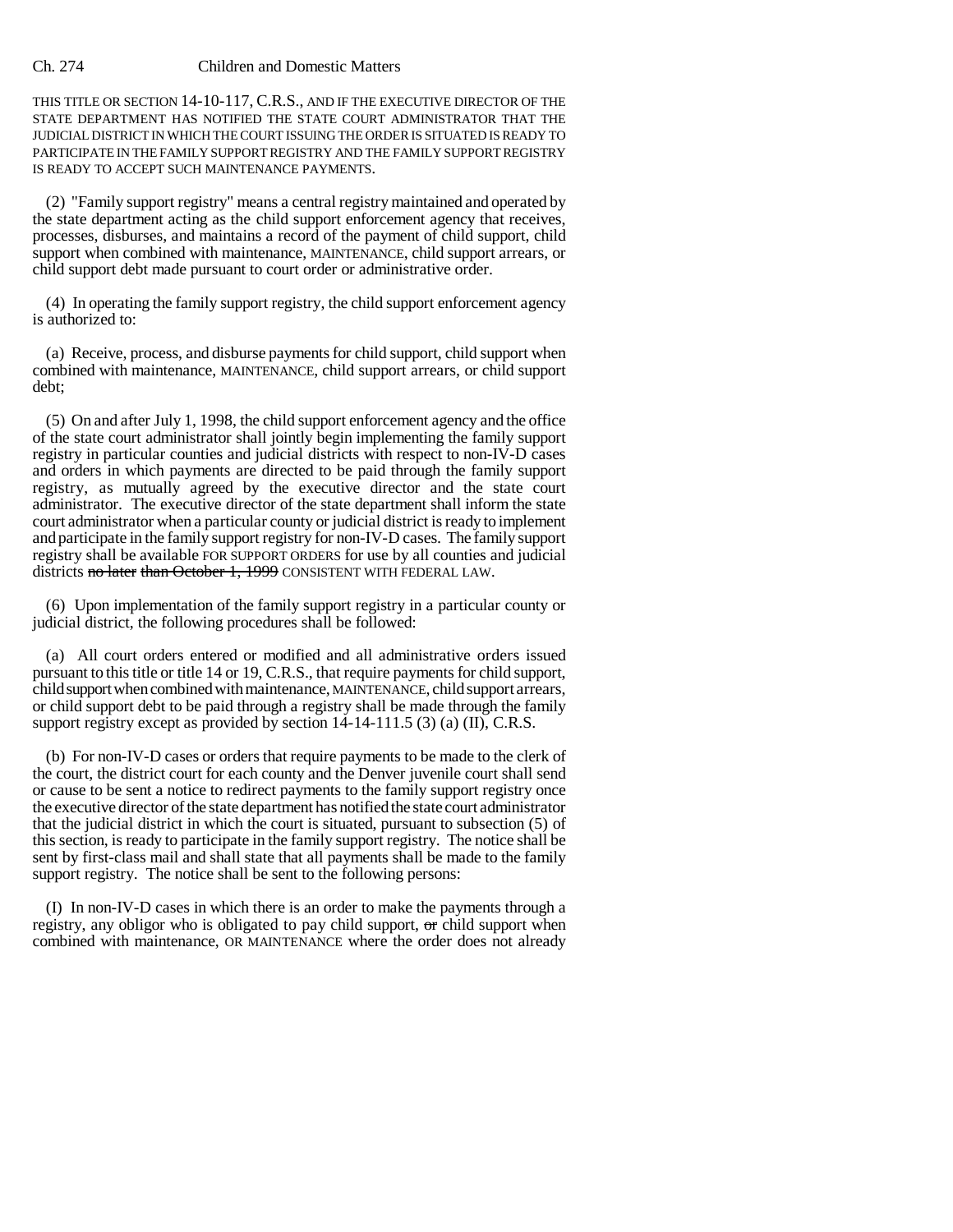specify paying through the family support registry;

(8) The clerk of the court shall notify the family support registry within five working days after any entry of judgment is filed in relation to any child support, CHILD SUPPORT WHEN COMBINED WITH MAINTENANCE, OR MAINTENANCE case where payments are required to be paid through the family support registry, whether by order of court or verified entry of judgment, including the inclusive dates of the judgment and the judgment amount.

(9) (a) The judicial department and the state department shall cooperate in the transfer of the functions relating to the collection of child support AND MAINTENANCE from the judicial department to the state department.

(13) (a) A PARTY TO A CASE IDENTIFIED BY THE COURT AS ONE IN WHICH THE PARTY IS DIRECTED TO MAKE MAINTENANCE PAYMENTS THROUGH THE FAMILY SUPPORT REGISTRY, SHALL PAY A MINIMAL PER TRANSACTION PROCESSING FEE, IN AN AMOUNT TO BE DETERMINED ANNUALLY BY RULE OF THE EXECUTIVE DIRECTOR OF THE STATE DEPARTMENT TO COVER THE DIRECT AND INDIRECT COSTS ASSOCIATED WITH PROCESSING THE MAINTENANCE PAYMENT, WHICH FEE SHALL BE PAID BY SUCH PERSON EACH TIME THE MAINTENANCE PAYMENT IS MADE THROUGH THE FAMILY SUPPORT REGISTRY.

(b) THE FEES COLLECTED PURSUANT TO PARAGRAPH (a) OF THIS SUBSECTION (13) SHALL BE TRANSMITTED TO THE STATE TREASURER, WHO SHALL CREDIT THE SAME TO THE FAMILY SUPPORT REGISTRY FUND, CREATED PURSUANT TO SECTION 26-13-115.5.

**SECTION 10.** 26-13-127 (2), Colorado Revised Statutes, is amended to read:

**26-13-127. State case registry.** (2) The judicial department shall collect and electronically transfer on a weekly basis, or more frequently as mutually agreeable, to the state department, or its agent, the following basic elements of all child support orders established or modified on or after October 1, 1998, which shall be stored in the state case registry:

(a) The name of the court, the county, and the case number;

(b) The names of the obligor, the obligee, and the children who are the subject of the order;

(c) The social security number of each parent AND EACH CHILD WHO IS THE SUBJECT OF THE ORDER;

(d) The date of birth OF EACH PARENT AND of each child for whom the order requires the payment of child support;

(e) The date the child support order was established or modified;

(f) The amount of monthly or other periodic support owed under the order.

**SECTION 11.** 14-10-117 (1), Colorado Revised Statutes, is amended to read: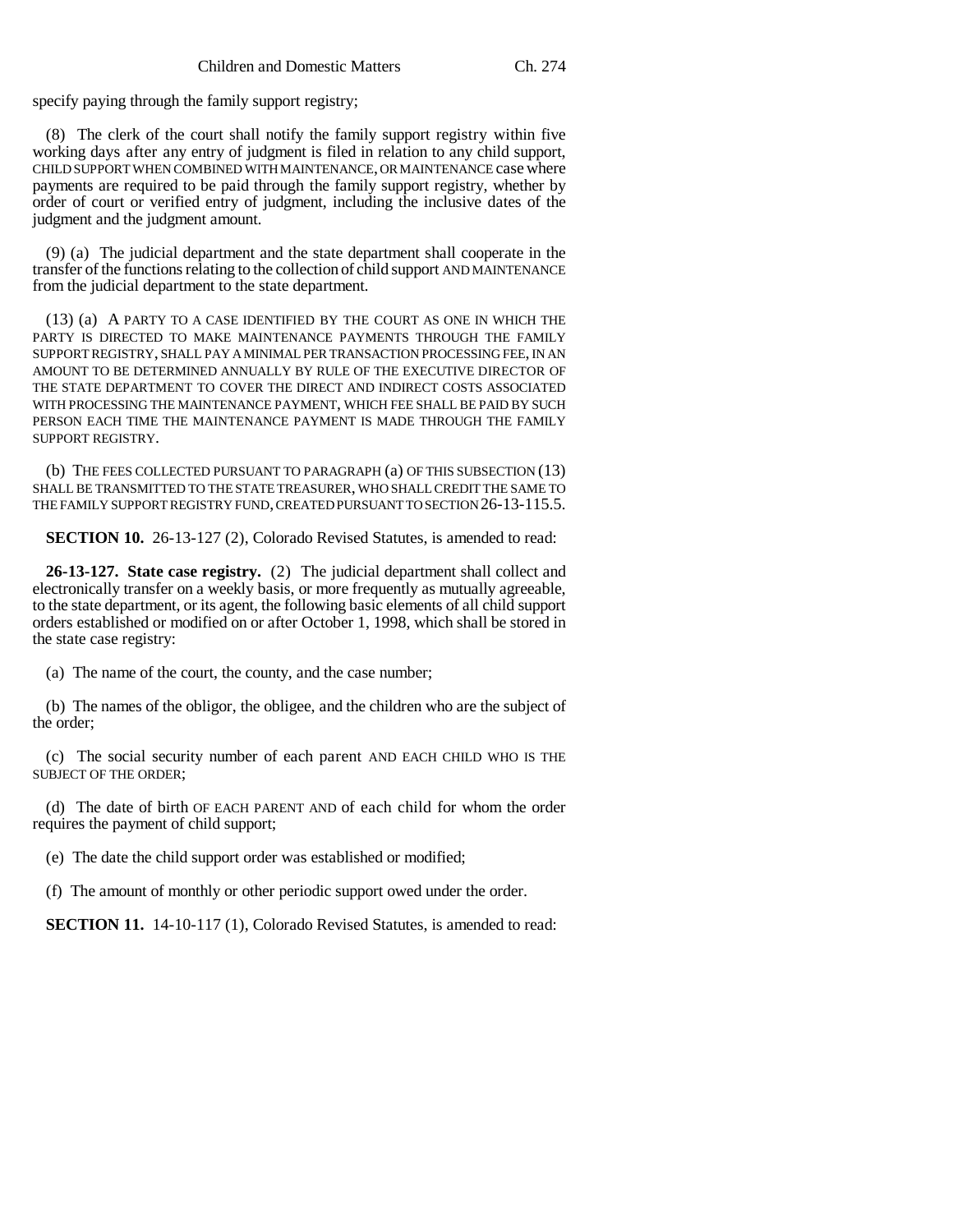**14-10-117. Payment of maintenance or child support.** (1) Upon its own motion or upon motion of either party, the court may at any time order that MAINTENANCE OR child support payments be made to the clerk of the court or, if the executive director of the department of human services has notified the state court administrator that the judicial district issuing the order is ready to participate in the family support registry pursuant to section 26-13-114 (5), C.R.S., AND, FOR PAYMENTS FOR MAINTENANCE OBLIGATIONS, THE FAMILY SUPPORT REGISTRY IS READY TO ACCEPT MAINTENANCE PAYMENTS, through the family support registry, as trustee, for remittance to the person entitled to receive the payments. The court may not order payments to be made to the clerk of the court once payments may be made through the family support registry. The payments shall be due on a certain date or dates of each month. If the support payments are required under this section, title 19, C.R.S., or section 26-13-114 (1), C.R.S., to be made through the family support registry, the court shall order that payments be made through the registry in accordance with the procedures specified in section 26-13-114, C.R.S.

**SECTION 12.** 26-13.5-105 (1) (d), (1) (e), and (1) (f), Colorado Revised Statutes, are amended to read:

**26-13.5-105. Negotiation conference - issuance of order of financial responsibility - filing of order with district court.** (1) Every obligor who has been served with a notice of financial responsibility pursuant to section 26-13.5-104 shall appear at the time and location stated in the notice for a negotiation conference or shall reschedule a negotiation conference prior to the date and time stated in the notice. The negotiation conference shall be scheduled not more than thirty days after the date of the issuance of the notice of financial responsibility. A negotiation conference shall not be rescheduled more than once and shall not be rescheduled for a date more than ten days after the date and time stated in the notice without good cause as defined in rules and regulations promulgated pursuant to section 26-13.5-113. If a negotiation conference is continued, the obligor shall be notified of such continuance by first-class mail or by hand delivery. If a stipulation is agreed upon at the negotiation conference as to the obligor's duty of support, the delegate child support enforcement unit shall issue an administrative order of financial responsibility setting forth the following:

(d) The name, birth date, and social security number of the child PARTIES AND OF THE CHILDREN for whom support is being sought AND THE PARTIES' RESIDENTIAL AND MAILING ADDRESSES. and the following information about the parties:

- (I) The parties' social security numbers;
- (II) The parties' residential and mailing addresses;
- (III) The parties' telephone numbers;
- (IV) The parties' driver's license numbers; and
- (V) The name, address, and telephone numbers of the parties' employers;
- (e) The information required by section  $14-14-111.5$  (2) (f) (II), C.R.S.;